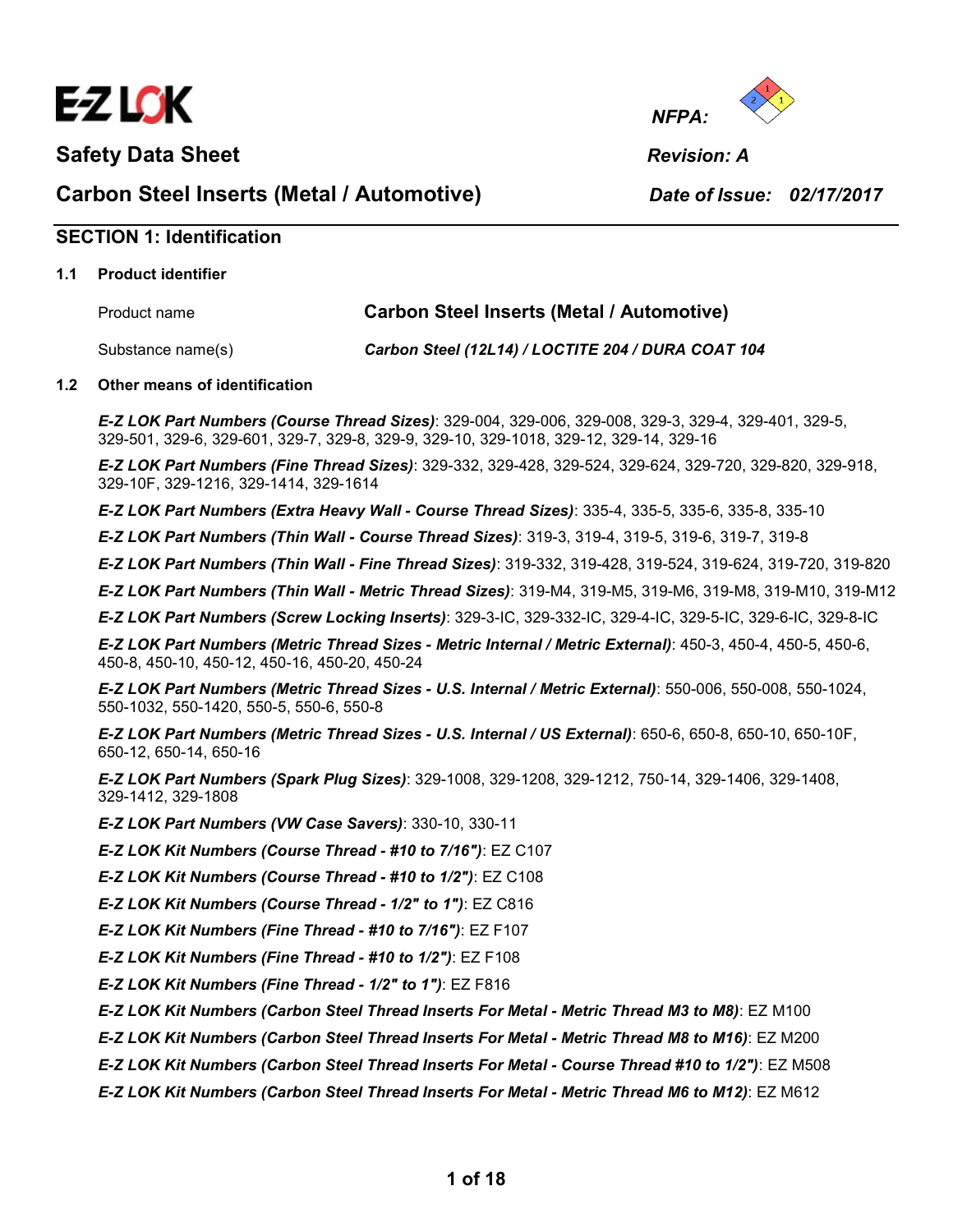#### 1.4 Supplier's details

| Name<br>Address | <b>E-Z LOK</b><br>240 E. Rosecrans Avenue<br>Gardena, CA 90248<br><b>United States</b> |
|-----------------|----------------------------------------------------------------------------------------|
| Telephone       | $(310)$ 323-5613                                                                       |
| Fax             | (310) 353-3919                                                                         |
| email           | sschaeper@ezlok.com                                                                    |

#### 1.5 Emergency phone number(s)

(800) 234-5613

# SECTION 2: Hazard identification

#### General hazard statement

May cause an allergic skin reaction. Suspected of causing Cancer. May cause allergy or asthma symptoms or breathing difficulties if inhaled. May cause eye, skin and respiratory tract irritation.

#### 2.1 Classification of the substance or mixture

#### GHS classification in accordance with: (US) OSHA (29 CFR 1910.1200)

- Sensitization, respiratory (chapter 3.4), Cat. 1
- Sensitization, skin (chapter 3.4), Cat. 1
- Skin corrosion/irritation (chapter 3.2), Cat. 1
- Eye damage/irritation (chapter 3.3), Cat. 1
- Corrosive to metals (chapter 2.16), Cat. 1
- Carcinogenicity (chapter 3.6), Cat. 2

#### 2.2 GHS label elements, including precautionary statements

#### Pictogram



Signal word

| Warning |  |  |
|---------|--|--|
|         |  |  |

| Hazard statement(s)        |                                                                            |
|----------------------------|----------------------------------------------------------------------------|
| H334                       | May cause allergy or asthma symptoms or breathing difficulties if inhaled. |
| H317                       | May cause an allergic skin reaction.                                       |
| H351                       | Suspected of causing cancer.                                               |
| H318                       | Causes serious eye damage.                                                 |
| H <sub>3</sub> 14          | Causes severe skin burns and eye damage.                                   |
| H <sub>290</sub>           | May be corrosive to metals.                                                |
| Precautionary statement(s) |                                                                            |
| P <sub>261</sub>           | Avoid breathing dust/fume/gas/mist/vapor/spray.                            |
| P <sub>284</sub>           | [In case of inadequate ventilation] wear respiratory protection.           |
| P304+P340                  | IF INHALED: Remove person to fresh air and keep comfortable for breathing. |

P342+P311 **If experiencing respiratory symptoms: Call a POISON CENTER / doctor.** P501 Dispose of contents/container to an approved waste disposal plant.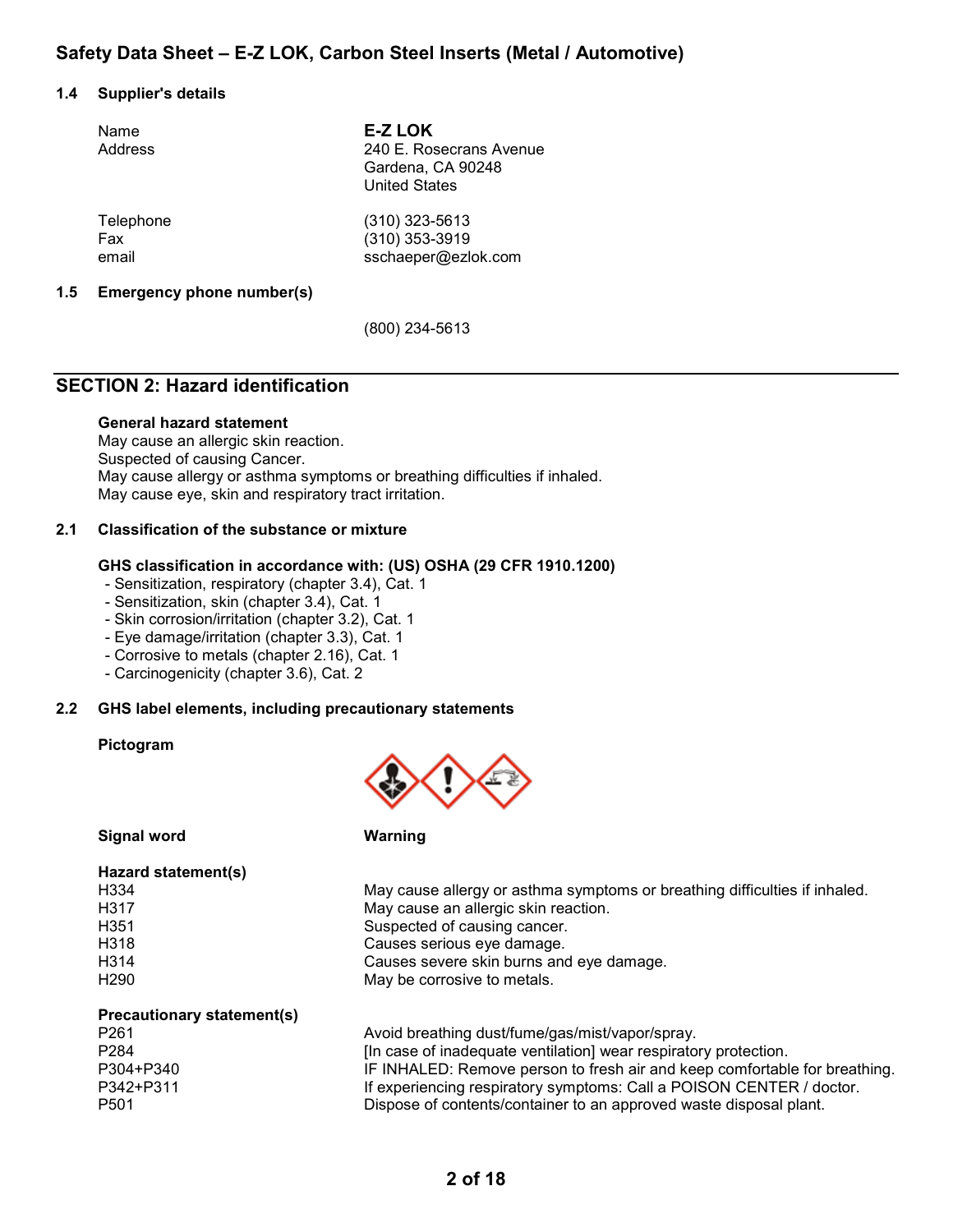| P <sub>272</sub>  | Contaminated work clothing should not be allowed out of the workplace.      |
|-------------------|-----------------------------------------------------------------------------|
| P <sub>280</sub>  | Wear protective gloves/protective clothing/eye protection/face protection.  |
| P302+P352         | IF ON SKIN: Wash with plenty of water.                                      |
| P333+P313         | If skin irritation or a rash occurs: Get medical advice/attention.          |
| P321              |                                                                             |
|                   | Specific treatment (see  on this label).                                    |
| P362+P364         | Take off contaminated clothing and wash it before reuse.                    |
| P <sub>201</sub>  | Obtain special instructions before use.                                     |
| P <sub>202</sub>  | Do not handle until all safety precautions have been read and understood.   |
| P308+P313         | IF exposed or concerned: Get medical advice/attention.                      |
| P405              | Store locked up.                                                            |
| P305+P351+P338    | IF IN EYES: Rinse cautiously with water, remove contact lenses.             |
| P <sub>260</sub>  | Do not breathe dust/fume/gas/mist/vapor/spray.                              |
| P <sub>264</sub>  | Wash  thoroughly after handling.                                            |
| P301+P330+P331    | IF SWALLOWED: Rinse mouth. Do NOT induce vomiting.                          |
| P303+P361+P353    | IF ON SKIN (or hair): Take off immediately all contaminated clothing. Rinse |
|                   | skin with water/shower.                                                     |
| P363              | Wash contaminated clothing before reuse.                                    |
| P310              | Immediately call a POISON CENTER, or doctor / physician.                    |
| P <sub>2</sub> 34 | Keep only in original container.                                            |
| P390              | Absorb spillage to prevent material damage.                                 |
| P406              | Store in a corrosive resistant container with a resistant inner liner.      |
|                   |                                                                             |

# SECTION 3: Composition/information on ingredients

#### 3.1 Substances

| Substance name $(s)$         | Carbon Steel (12L14) / LOCTITE 204 / DURA COAT 104 |
|------------------------------|----------------------------------------------------|
| <b>Hazardous components</b>  |                                                    |
| Carbon Steel (12L14):        |                                                    |
| 1. Iron                      |                                                    |
| Concentration<br>CAS no.     | $< 98\%$<br>7439-89-6                              |
| 2. Manganese                 |                                                    |
| Concentration<br>CAS no.     | $< 2\%$<br>7439-96-5                               |
| 3. Sulfur                    |                                                    |
| Concentration<br>CAS no.     | $< 1 \%$<br>7704-34-9                              |
| 4. Lead                      |                                                    |
| Concentration                | $< 1 \%$                                           |
| CAS no.<br>5. Carbon         | 7439-92-1                                          |
| Concentration                | $< 1 \%$                                           |
| CAS no.                      | 7440-44-0                                          |
| 6. Phosphorus                |                                                    |
| Concentration<br>CAS no.     | $< 1 \%$<br>7723-14-0                              |
|                              |                                                    |
| 7. Chromium<br>Concentration | $< 1 \%$                                           |
| CAS no.                      | 7440-47-3                                          |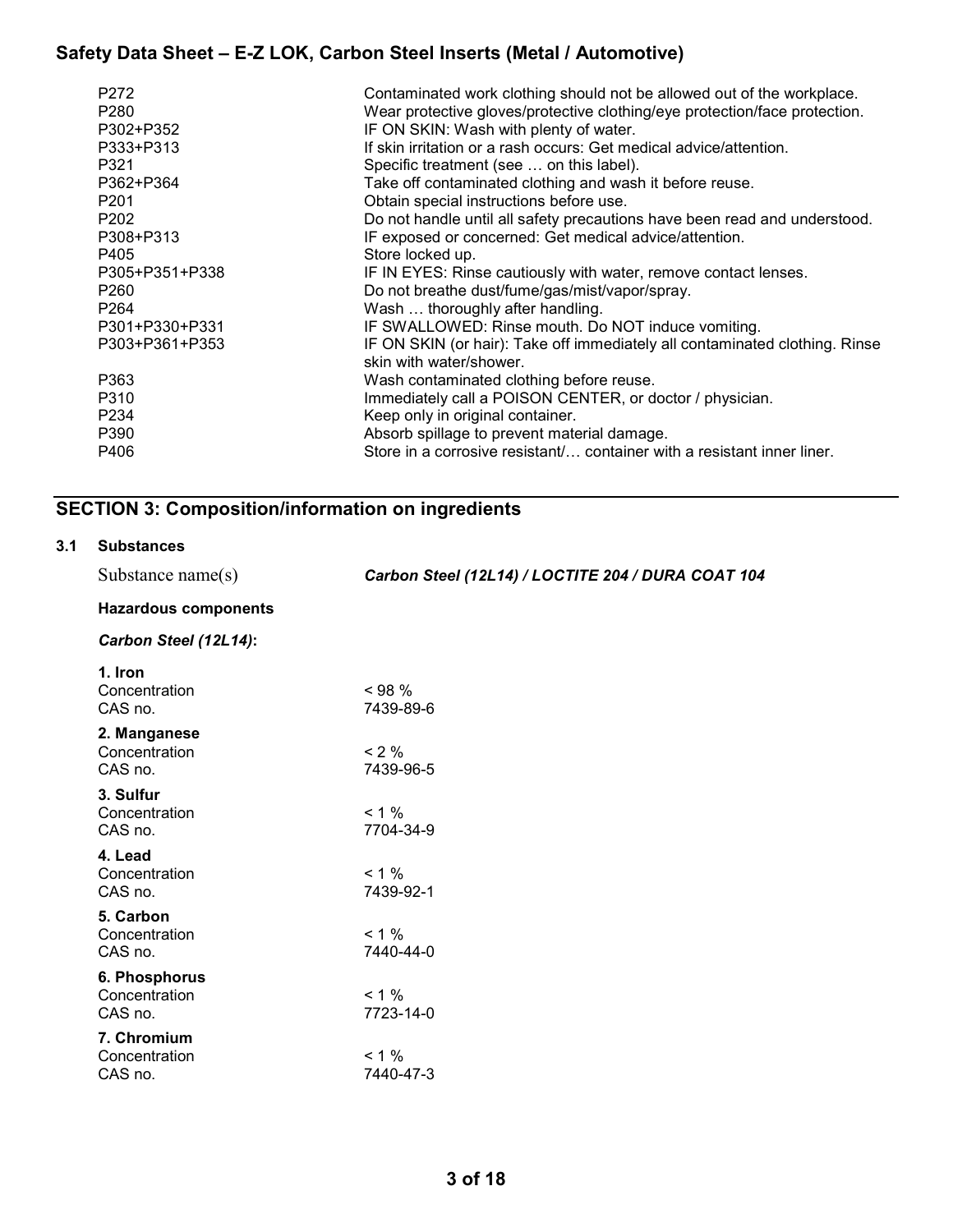| 8. Nickel<br>Concentration<br>CAS no.                                                               | $< 1 \%$<br>7440-02-0                                                                                                                |
|-----------------------------------------------------------------------------------------------------|--------------------------------------------------------------------------------------------------------------------------------------|
| <b>LOCTITE 204:</b>                                                                                 |                                                                                                                                      |
| Concentration<br>CAS no.                                                                            | 1. 2-Propenoic acid, 2-methyl-, 1,1'- (1-methylethylidene) bis (4,1-phenyleneoxy-2,1-ethanediyl) ester<br>$30 - 60 \%$<br>24448-20-2 |
| 2. Quartz / Silica, crystalline (airborne particles of respirable size)<br>Concentration<br>CAS no. | $1 - 5\%$<br>14808-60-7                                                                                                              |
| 3. Acrylic polymer<br>Concentration<br>CAS no.                                                      | $1 - 5\%$<br>25212-88-8                                                                                                              |
| 4. Ammonium benzoate<br>Concentration<br>CAS no.                                                    | $1 - 5\%$<br>1863-63-4                                                                                                               |
| <b>DURA COAT 104:</b>                                                                               |                                                                                                                                      |
| 1. Phosphoric acid (<40%)<br>Concentration<br>CAS no.                                               | $30 - 540%$<br>7664-38-2                                                                                                             |
| 2. Nitric acid (<40%)<br>Concentration<br>CAS no.                                                   | $20 - 5.96$<br>7697-37-2                                                                                                             |
| 3. Nickel (II) Carbonate<br>Concentration<br>CAS no.                                                | $1 - 2%$<br>3333-67-3                                                                                                                |

# SECTION 4: First-aid measures

### 4.1 Description of necessary first-aid measures

| General advice          | If exposed or concerned: Get medical advice / attention.<br>Ensure that medical personnel are aware of the material(s) involved, and<br>take precautions to protect themselves.<br>Wash contaminated clothing before reuse.               |
|-------------------------|-------------------------------------------------------------------------------------------------------------------------------------------------------------------------------------------------------------------------------------------|
| If inhaled              | If breathed in, move person into fresh air.<br>If person is not breathing, give artificial respiration.<br>If symptoms develop and persist, consult a physician.                                                                          |
| In case of skin contact | Handle with gloves.<br>Gloves must be inspected prior to use.<br>Use proper glove removal technique to avoid skin contact with this product.<br>Dispose of contaminated gloves after use.<br>Wash skin with soap and water and dry hands. |
| In case of eye contact  | Rinse with copious amounts of tepid water, for at least 15 minutes, holding<br>eyelids open all the time.<br>Get medical attention if irritation develops and persists.                                                                   |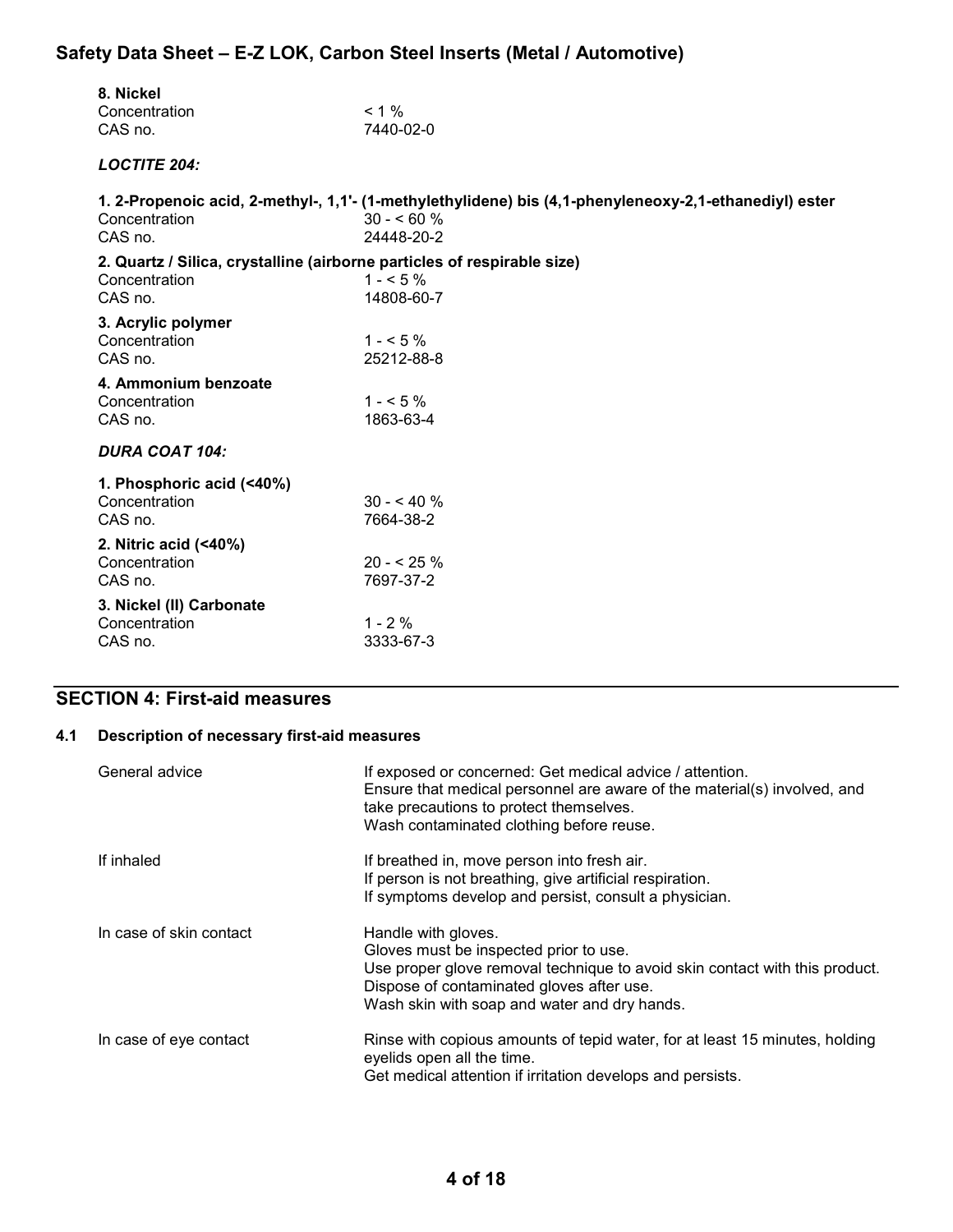If swallowed Never give anything by mouth to an unconscious person. Rinse mouth with water. Keep individual calm. Get medical attention if symptoms develop or persist.

4.2 Personal protective equipment for first-aid responders

Ensure that emergency responders & medical personnel are aware of the material(s) involved, and take precautions to protect themselves.

- 4.3 Most important symptoms/effects, acute and delayed Dermatitis, Rash. May cause an allergic skin reaction.
- 4.4 Indication of immediate medical attention and special treatment needed, if necessary Provide general supportive measures and treat symptomatically. Keep victim under observation. Symptoms may be delayed.

### SECTION 5: Fire-fighting measures

- 5.1 Suitable extinguishing media Use water spray, foam, dry chemical or carbon dioxide.
- 5.2 Specific hazards arising from the chemical

When these products are exposed to fire, Oxides of carbon, Oxides of Nitrogen, Oxides of Sulfur, Acrylic Monomers, Irritating Organic Vapors, and gases that are hazardous to health may be formed.

#### 5.3 Special protective actions for fire-fighters

Do not use high pressure water jet as an extinguisher, as this may spread the fire. Self-contained breathing apparatus and full protective clothing (turn out gear) must be worn in case of fire.

#### 5.4 Further information

Move products from the fire area if you can do so without risk. Use standard firefighting procedures and consider the hazards of all materials involved. No unusual fire or explosion hazards noted.

### SECTION 6: Accidental release measures

6.1 Personal precautions, protective equipment and emergency procedures Keep unnecessary personnel away. Isolate the hazard area. Materials are solid products that will have minimal impact if an accidental spill of products occurs.

#### 6.2 Environmental precautions

Do not allow the products to enter sewers, storm water vaults, or surface waters.

#### 6.3 Methods and materials for containment and cleaning up

Products can be contained by shovels and brooms (solid products). Place cleaned up products into proper DOT storage container(s). Keep container(s) tightly closed during transportation and disposal activities. Waste container(s) will require a Hazardous Waste Label that is properly filled out. Following product recovery, flush area with water.

#### 6.4 Reference to other sections

For personal protection see section 8 of the SDS. For waste disposal, see section 13 of the SDS.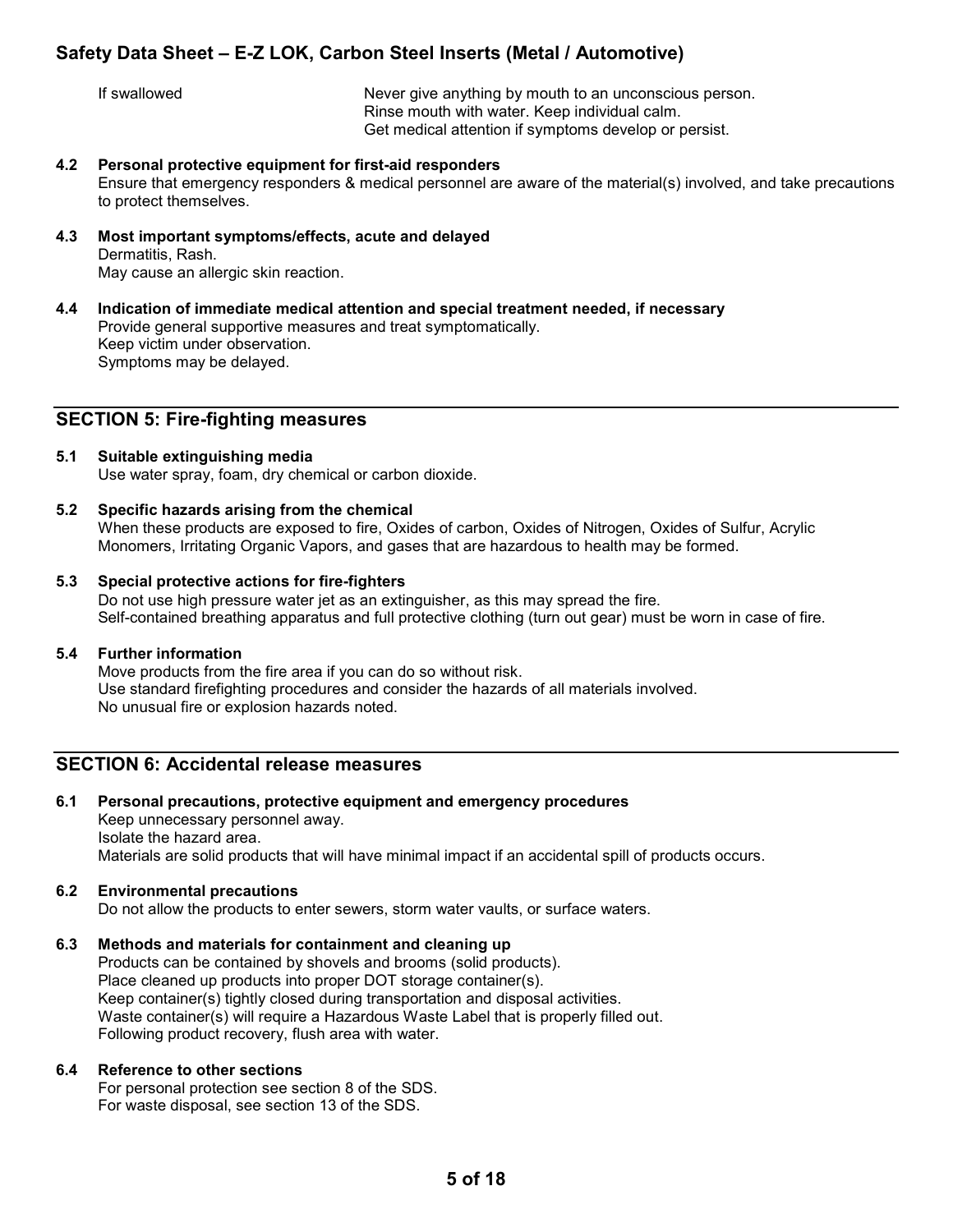# SECTION 7: Handling and storage

#### 7.1 Precautions for safe handling

Do not handle until all safety precautions have been read and understood. Avoid contact with eyes, skin and clothing. Avoid prolonged vapor or mist exposures. Provide adequate ventilation. Wear appropriate personal protective equipment. Observe good industrial hygiene practices and wash thoroughly after handling.

#### 7.2 Conditions for safe storage, including any incompatibilities

All personnel who handle these products should be trained in its safe handling. Store in original tightly closed containers, in cool, dry, and well ventilated areas. Keep away from heat, sparks and open flames. Store away from incompatible materials, acids, oxidizing agents, and caustics. See section 10 of the SDS for incompatible chemicals & materials.

### SECTION 8: Exposure controls/personal protection

#### 8.1 Control parameters

 1. Chromium (II) compounds (as Cr) (CAS: 7440-47-3) PEL (Inhalation): 0.5 mg/m3 (OSHA) OSHA Annotated Table Z-1, www.osha.gov

 2. Chromium (II) compounds (as Cr) (CAS: 7440-47-3) PEL (Inhalation): 0.5 mg/m3 (Cal/OSHA) OSHA Annotated Table Z-1, www.osha.gov

 3. Chromium (II) compounds (as Cr) (CAS: 7440-47-3) REL (Inhalation): 0.5 mg/m3, See Appendix C (NIOSH) OSHA Annotated Table Z-1, www.osha.gov

 4. Chromium (III) compounds (as Cr) (CAS: 7440-47-3) PEL (Inhalation): 0.5 mg/m3 (OSHA) OSHA Annotated Table Z-1, www.osha.gov

### 5. Chromium (III) compounds (as Cr) (CAS: 7440-47-3)

PEL (Inhalation): 0.5 mg/m3 (Cal/OSHA) OSHA Annotated Table Z-1, www.osha.gov

 6. Chromium (III) compounds (as Cr) (CAS: 7440-47-3) REL (Inhalation): 0.5 mg/m3, See Appendix C (NIOSH) OSHA Annotated Table Z-1, www.osha.gov

# 7. Chromium metal and insol. salts (as Cr) (CAS: 7440-47-3) PEL (Inhalation): 1 mg/m3 (OSHA)

OSHA Annotated Table Z-1, www.osha.gov

#### 8. Chromium metal and insol. salts (as Cr) (CAS: 7440-47-3) PEL (Inhalation): 0.5 mg/m3 (Cal/OSHA)

OSHA Annotated Table Z-1, www.osha.gov

 9. Chromium metal and insol. salts (as Cr) (CAS: 7440-47-3) REL (Inhalation): 0.5 mg/m3, See Appendix C (NIOSH) OSHA Annotated Table Z-1, www.osha.gov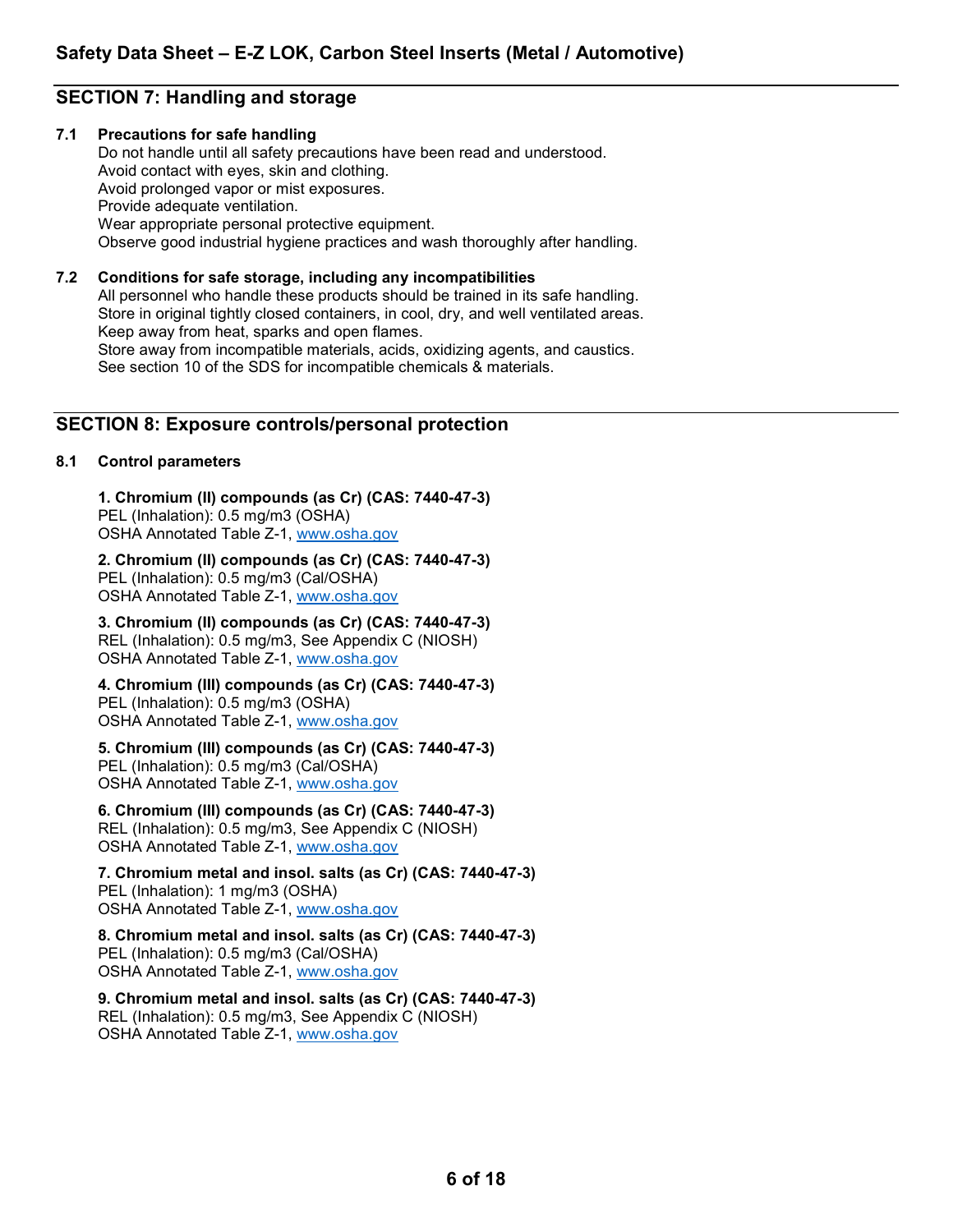10. Silica, crystalline quartz, respirable dust (CAS: 14808-60-7) PEL (Inhalation): See Annotated Z-3 ppm (OSHA) OSHA Annotated Table Z-1, www.osha.gov

11. Silica, crystalline quartz, respirable dust (CAS: 14808-60-7) PEL (Inhalation): See Annotated Z-3 (Cal/OSHA) OSHA Annotated Table Z-1, www.osha.gov

 12. Silica, crystalline quartz, respirable dust (CAS: 14808-60-7) REL (Inhalation): See Annotated Z-3 (NIOSH) OSHA Annotated Table Z-1, www.osha.gov

#### 8.2 Appropriate engineering controls

Provide sufficient mechanical ventilation to maintain exposure below exposure guidelines. Ventilation rates should be matched to conditions. If exposure limits have not been established, maintain airborne levels to an acceptable level, or below levels that cause known, suspected, or adverse effects.

#### 8.3 Individual protection measures, such as personal protective equipment (PPE)

# Pictograms



#### Eye/face protection

If contact is likely, full face shield, safety goggles, or safety glasses with side shields are recommended.

#### Skin protection

Wear appropriate chemical resistant gloves (pvc / nitrile), chemical resistant clothing, or an impervious apron to prevent skin contact.

#### Body protection

Wear appropriate chemical resistant clothing. Use of an impervious apron is recommended.

#### Respiratory protection

In cases of insufficient ventilation, wear suitable respiratory equipment. Use a NIOSH approved air purifying respirator if there is a potential to exceed exposure limit(s).

#### Thermal hazards

Wear appropriate thermal protective clothing, when necessary.

 Control banding approach Not Applicable

 Environmental exposure controls Not Applicable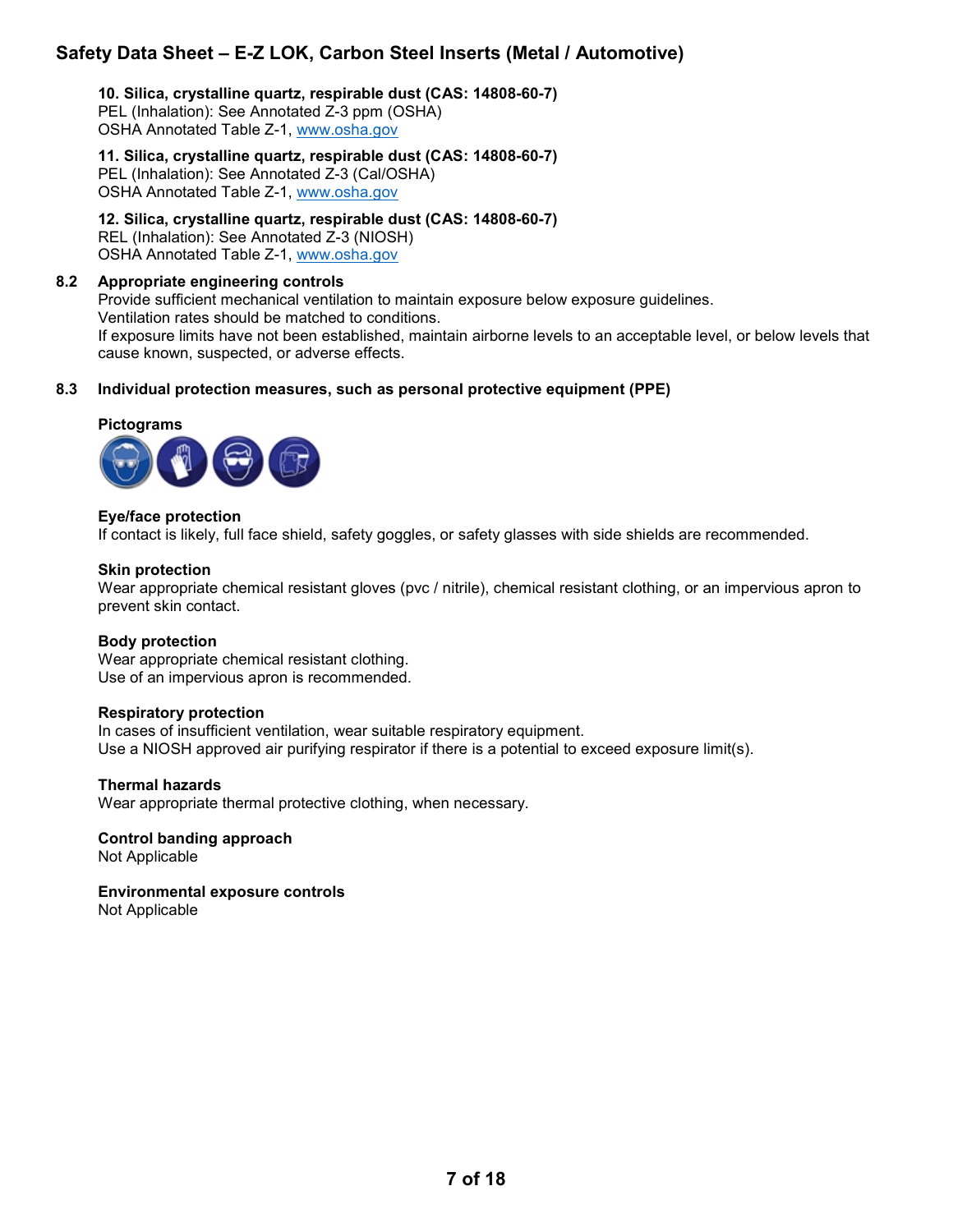# SECTION 9: Physical and chemical properties

# Information on basic physical and chemical properties

| Appearance/form (physical state, color, etc.) | Solid (Carbon Steel) / Liquid (LOCTITE 204) / Liquid<br>(DURA COAT 104)                   |
|-----------------------------------------------|-------------------------------------------------------------------------------------------|
| Odor                                          | Odorless (Carbon Steel) / Mild (LOCTITE 204) / Faint<br>(DURA COAT 104)                   |
| Odor threshold                                | Not Available                                                                             |
| pH                                            | N/A (Carbon Steel) / 7.0 - 10.0 (LOCTITE 204) / 1.0<br>(DURA COAT 104)                    |
| Melting point                                 | 2795° F / 1535° C (Carbon Steel) / N/A (LOCTITE 204) /<br>N/A (DURA COAT 104)             |
| Initial boiling point                         | 5432° F / 3000° C (Carbon Steel) / 212° F / 100° C<br>(LOCTITE 204) / N/A (DURA COAT 104) |
| Flash point                                   | N/A (Carbon Steel) / >199.4° F / 93° C (LOCTITE 204) /<br>N/A (DURA COAT 104)             |
| Evaporation rate                              | N/A (Carbon Steel) / N/A (LOCTITE 204) / N/A (DURA<br><b>COAT 104)</b>                    |
| Flammability (solid, gas)                     | N/A (Carbon Steel) / N/A (LOCTITE 204) / N/A (DURA<br><b>COAT 104)</b>                    |
| Upper/lower flammability limits               | N/A (Carbon Steel) / N/A (LOCTITE 204) / N/A (DURA<br><b>COAT 104)</b>                    |
| Upper/lower explosive limits                  | N/A (Carbon Steel) / N/A (LOCTITE 204) / N/A (DURA<br><b>COAT 104)</b>                    |
| Vapor pressure                                | N/A (Carbon Steel) / 20 mm hg @ 71.6° F / 22° C<br>(LOCTITE 204) / N/A (DURA COAT 104)    |
| Vapor density                                 | N/A (Carbon Steel) / N/A (LOCTITE 204) / N/A (DURA<br><b>COAT 104)</b>                    |
| Relative density                              | ~7.9 (Carbon Steel / N/A (LOCTITE 204) / N/A (DURA<br><b>COAT 104)</b>                    |
| Solubility                                    | N/A (Carbon Steel) / Partially Soluble (LOCTITE 204) /<br>N/A (DURA COAT 104)             |
| Partition coefficient: n-octanol/water        | N/A (Carbon Steel) / N/A (LOCTITE 204) / N/A (DURA<br><b>COAT 104)</b>                    |
| Auto-ignition temperature                     | N/A (Carbon Steel) / N/A (LOCTITE 204) / N/A (DURA<br><b>COAT 104)</b>                    |
| Decomposition temperature                     | N/A (Carbon Steel) / N/A (LOCTITE 204) / N/A (DURA<br><b>COAT 104)</b>                    |
| Viscosity                                     | N/A (Carbon Steel) / N/A (LOCTITE 204) / N/A (DURA<br><b>COAT 104)</b>                    |
| <b>Explosive properties</b>                   | None (Carbon Steel) / N/A (LOCTITE 204) / N/A (DURA<br><b>COAT 104)</b>                   |
| Oxidizing properties                          | N/A (Carbon Steel) / N/A (LOCTITE 204) / N/A (DURA<br><b>COAT 104)</b>                    |
|                                               |                                                                                           |

# Other safety information

VOC Content = N/A (Carbon Steel) / 7.77 % / 85.7 g/l (LOCTITE 204) / N/A (DURA COAT 104)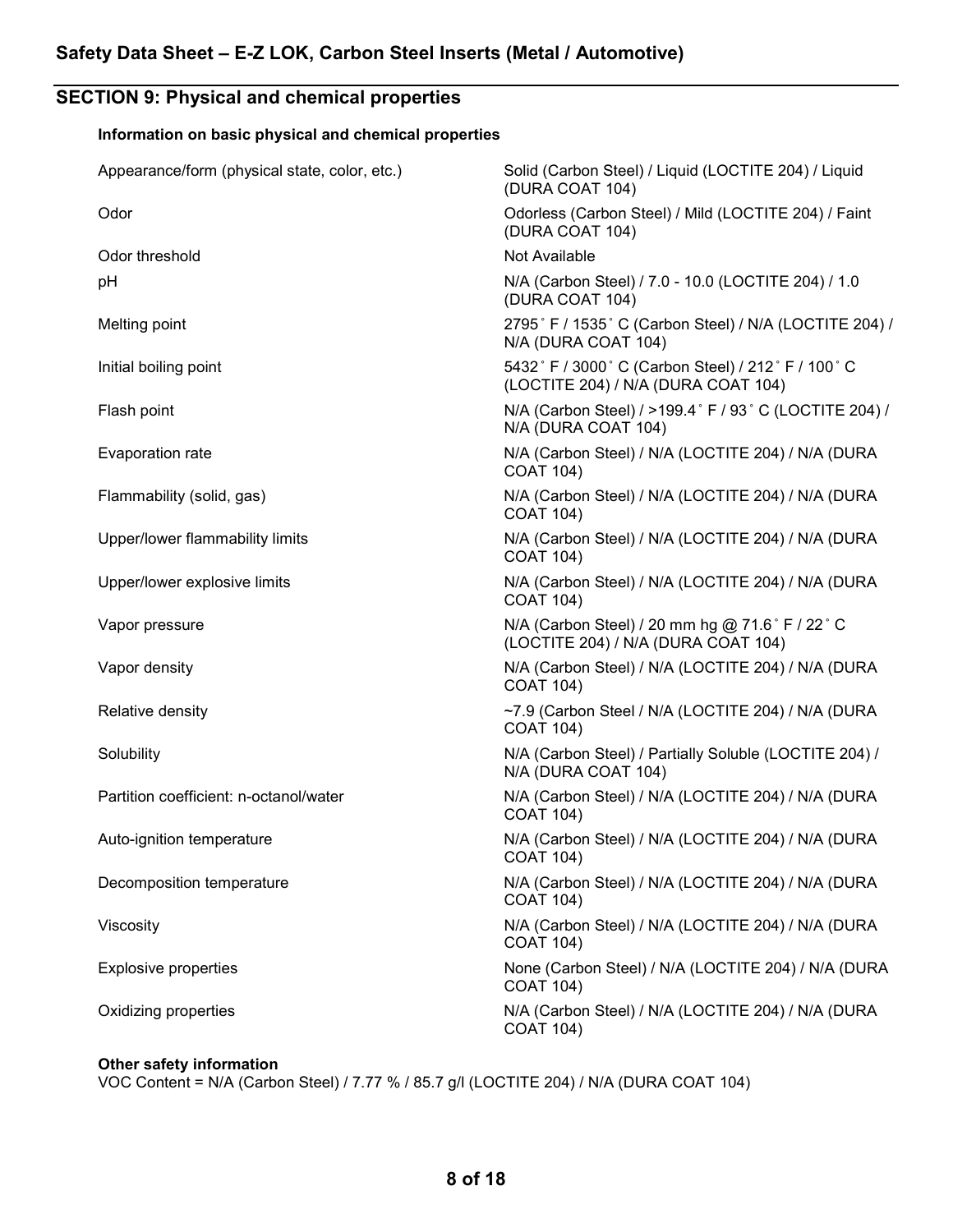# SECTION 10: Stability and reactivity

#### 10.1 Reactivity

Carbon Steel = This product is stable and non-reactive under normal conditions of use, storage and transport. LOCTITE 204 = No reactivity hazards are known. DURA COAT 104 = No reactivity hazards are known.

#### 10.2 Chemical stability

Carbon Steel = Material is stable under normal conditions. LOCTITE 204 = Stable. DURA COAT 104 = Material is stable under normal conditions of use.

#### 10.3 Possibility of hazardous reactions

Carbon Steel = No dangerous reaction known under conditions of normal use. LOCTITE 204 = Will not occur. DURA COAT 104 = No hazardous reactions are known under conditions of normal use.

#### 10.4 Conditions to avoid

Carbon Steel = Contact with incompatible materials. Steel at temperatures above the melting point may liberate fumes containing oxides of iron and alloying agents. Avoid generation of airborne fumes. LOCTITE 204 = See Handling & Storage (section 7 of this SDS), and Incompatible Materials (section 10 of this SDS).

DURA COAT 104 = Keep away from heat, sparks, open flames / Protect from freezing.

#### 10.5 Incompatible materials

Carbon Steel = Strong Oxidizing Agents, Acids.

LOCTITE 204 = Reducing Agents, Strong Oxidizing Agents, Strong Acids & Bases, Free Radical Inhibitors, Heat, Direct Sunlight, UV Light, and an Oxygen Free Atmosphere. DURA COAT 104 = Strong Acids & Bases, and Oxidizing Agents.

#### 10.6 Hazardous decomposition products

Carbon Steel = Metallic fumes may be produced during welding, burning, grinding, and possibly during machining or any situation with the potential for thermal decomposition.

LOCTITE 204 = Oxides of carbon, nitrogen, sulfur, Acrylic monomers, and irritating organic vapors.

DURA COAT 104 = May include Oxides of carbon, nitrogen, phosphorous, nickel, and hydrogen fluoride.

### SECTION 11: Toxicological information

#### Information on toxicological effects

Acute toxicity

Carbon Steel (12L14):

1. Iron

Chronic overexposures: Can cause benign lung disease.

 Ingestion: Can cause irritation of gastrointestinal tract, bleeding, changes in the pH of the body fluids and liver damage.

#### 2. Manganese

Fumes: Can cause irritation of the eyes, skin, and respiratory tract.

Chronic overexposures: Can cause inflammation of the lung tissues, scarring of the lungs, central nervous system damage, secondary Parkinson's disease and reproductive harm in males.

Acute overexposures: Can cause metal fume fever (nausea, fever, chills, shortness of breath and malaise).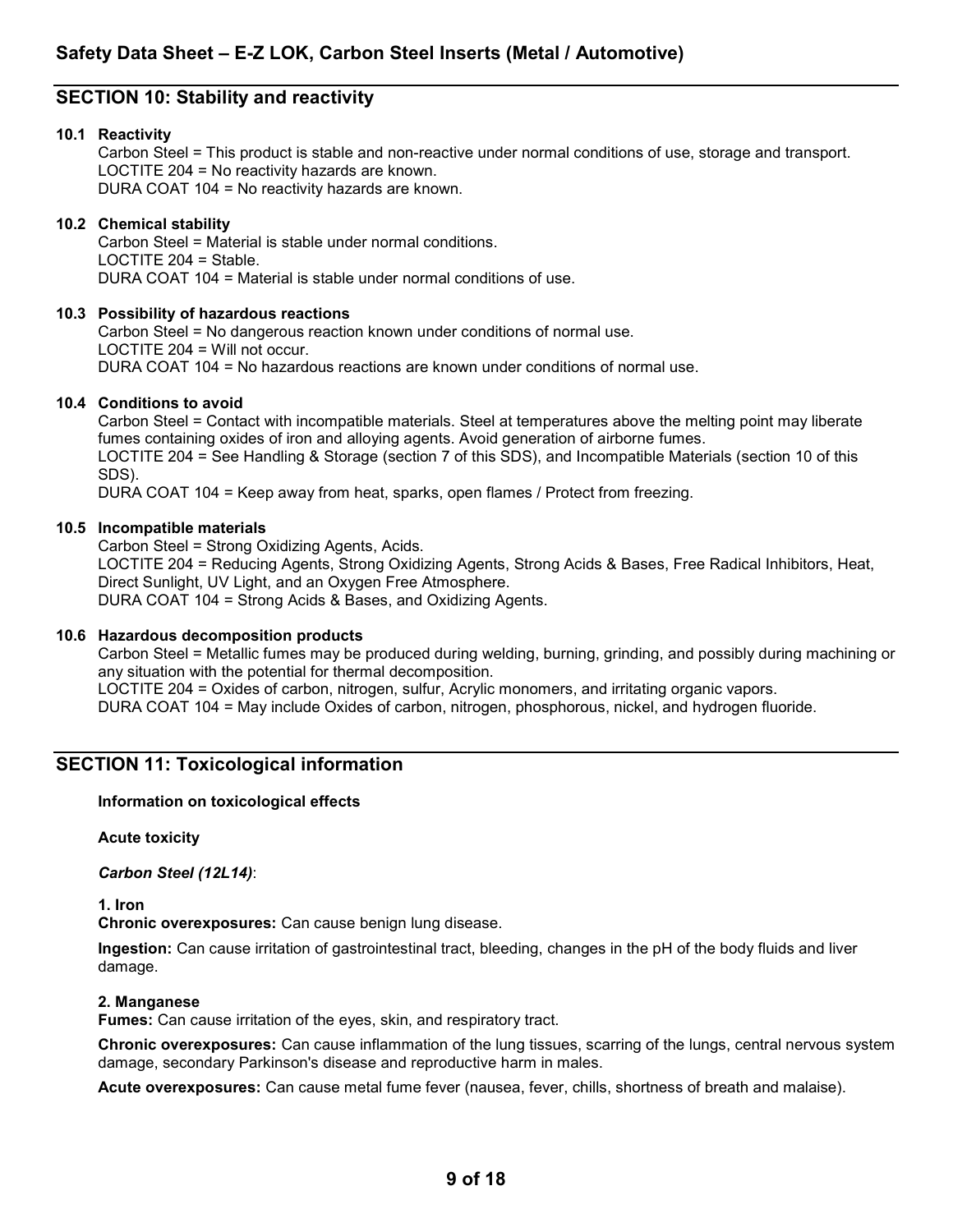#### 3. Sulfur

Dusts: Dust particles may be irritating to the eyes, nose, throat, and skin.

Skin contact: Prolonged contact with sulfur dust in a localized area may result in irritation, primarily from abrasive actions.

 Eye critical damage: Dust contact with eyes can be characterized by a scratchy discomfort. This may progress to burning and tearing, with blurring of vision upon repeated or prolonged exposures.

Ingestion: Ingestion of small amounts of solid sulfur should not cause significant health effects. Large doses can produce mucous membrane irritation, difficult swallowing, redness of the throat and tongue, stomach and urinary disturbances.

 Inhalation: Inhalation of low concentrations of dust should not cause significant health effects. Inhalation of large amounts of dust may cause inflammation of the nose and throat, resulting in secretions from the nose. Symptoms include sore throat, tightness of the chest, lightheadedness, and persistent cough with sputum.

Carcinogenicity, Cell mutagenicity, and Reproductive toxicity: This product is not reported to have any carcinogenic, mutagenic or reproductive toxicity effects.

#### 4. Lead

**Dust & fumes:** Can cause irritation of eyes and upper respiratory tract.

Acute overexposure: Can cause nausea and muscle cramps.

Chronic overexposures: Can cause weakness in the extremities, abdominal cramps, gastrointestinal tract effects, kidney damage, liver damage, central nervous system damage, damage to the blood forming organs, blood cell damage, and reproductive harm. Can cause reduced fertility and fetal toxicity in pregnant women. Listed as "reasonably anticipated to be a human carcinogen" by the NPT. Listed as a possibly carcinogenic to humans by the IARC (Group 2A).

#### 5. Carbon

Dust: Can cause irritation of eyes, mucous membranes and upper respiratory tract.

Chronic overexposure: Can cause chronic bronchitis and scarring of the lungs.

#### 6. Phosphorus

**Skin: Causes skin irritation.** 

Eyes: Causes eye irritation.

Inhalation: Causes respiratory tract irritation.

 Ingestion: Phosphorus is nonvolatile, insoluble, un-absorbable, and is considered nontoxic when ingested. May cause irritation of the digestive tract, with vomiting, diarrhea, and stomach pains. May cause kidney and liver damage. In general, depending on the intensity and duration of exposure, the effects may vary from mild irritation to severe.

 Carcinogenicity, Cell mutagenicity, Teratogenic and Reproductive toxicity: This product is not reported to have any carcinogenic, mutagenic, teratogenic or reproductive toxicity effects.

#### 7. Chromium

**Dusts & fumes:** Can cause irritation of eye, skin & respiratory tract.

Metallic chromium & Trivalent chromium: Not classifiable as to their carcinogenicity to humans by IARC.

**Hexavalent chromium compounds:** Can cause irritation of eye, skin, and respiratory tract.

Skin contact: Can cause irritant dermatitis, allergic reactions, and skin ulcers.

 Chronic overexposures: Can cause perforation of the nasal septum, respiratory sensitization, asthma, the accumulation of fluid in the lungs, lung damage, kidney damage, lung cancer, nasal cancer, and cancer of the gastrointestinal tract. Listed as "known to be a human carcinogen" by the NTP. Listed as carcinogenic to humans by IARC (Group 1).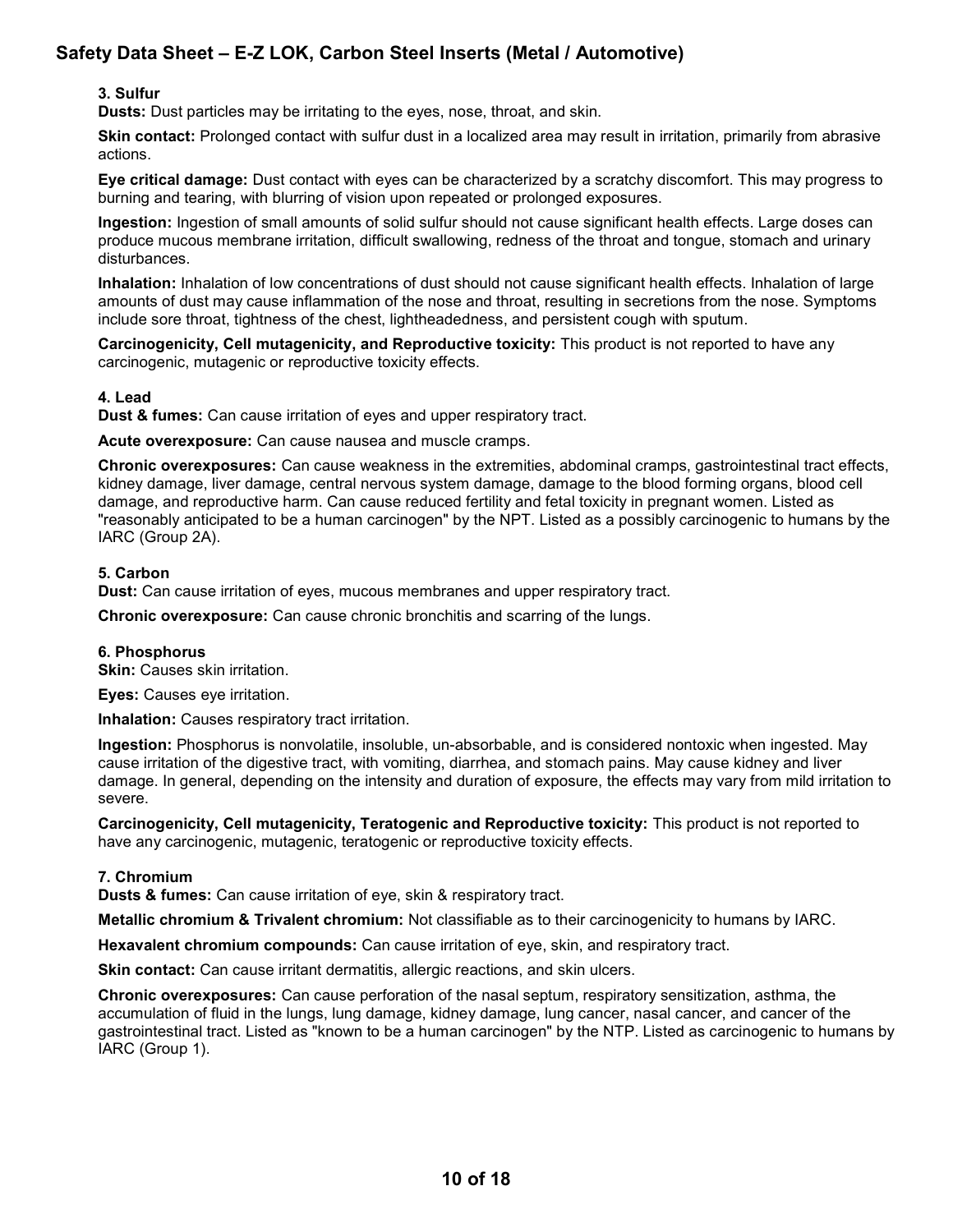#### 8. Nickel

Dust & fumes: Can cause irritation of eyes, skin, and respiratory tract.

Eye contact: Can cause inflammation of the eyes and eyelids.

Skin contact: Can cause sensitization and allergic contact dermatitis.

 Chronic overexposures: Can cause perforation of the naval septum, inflammation of the nasal passages, respiratory sensitization, asthma and scarring of the lungs.

Nickel Alloys: Listed as possible carcinogenic to humans by IARC (Group 2B).

Nickel compounds: Associated with lung cancer, cancer of the vocal cords, and nasal cancer. Listed as carcinogenic to humans by IARC (Group 1).

#### LOCTITE 204:

#### 1. 2-Propenoic acid, 2-methyl-, 1,1'- (1-methylethylidene) bis (4,1-phenyleneoxy-2,1-ethanediyl) ester Routes of exposure

Inhalation: No significant signs or symptoms indicative of any adverse health hazard are expected to occur at standard conditions due to the low volatility of this material. However, aerosols, or vapors which may be generated at elevated processing temperatures, may cause respiratory tract irritation. Symptoms of irritation may include coughing, mucous production and shortness of breath.

Eye contact -- primary route: Although no appropriate human or animal health effects data are known to exist, this material is expected to cause slight eye irritation. Symptoms may include excessive tearing, blinking and redness.

**Skin absorption -- primary route**: Although no appropriate human or animal health effects data are known to exist, this material is not expected to be a health hazard by skin absorption.

Skin irritation -- primary route: Although no appropriate human or animal health effects data are known to exist, this material is expected to be a slight skin irritant. Symptoms may include a slight localized redness or rash and swelling. Although no appropriate human or animal health effects data is known to exist, this material may cause an allergic skin reaction (sensitization) in susceptible individuals upon repeated exposure.

Ingestion: No significant signs or symptoms indicative of any adverse health hazard are expected to occur due to ingestion.

Medical conditions aggravated by exposure: No additional medical information found.

#### 2. Quartz / Silica, crystalline (airborne particles of respirable size)

Acute toxicity: Not expected to be acutely toxic.

Skin: Dust may cause irritation through mechanical abrasion. Not expected to be a skin hazard. Not known to be a dermal irritant or sensitizer.

Eyes: Direct contact with the eyes may cause temporary irritation through mechanical abrasion.

Inhalation: Discomfort in the chest. Shortness of breath. Coughing. Repeated inhalation of respirable crystalline silica (quartz) may cause silicosis. Silicosis is fibrosis, or scarring of the lungs. Silicosis is irreversible and may be fatal. Silicosis increase the risk of contracting pulmonary tuberculosis. Repeated inhalation of respirable crystalline silica may cause other adverse health effects including lung and kidney cancer.

Respiratory sensitization: No respiratory sensitizing effects known.

Mutagenicity: No data available to indicate product or any components present at greater than 0.1% are mutagenic or genotoxic.

Aspiration hazard: Not expected to be an aspiration hazard.

Reproductive toxicity: Not expected to be a reproductive hazard. Symptoms related to physical, chemical, and toxicological characteristics.

Carcinogenicity: Respirable crystalline silica has been classified by IARC and NTP as a known human carcinogen, and classified by ACGIH as a suspected human carcinogen.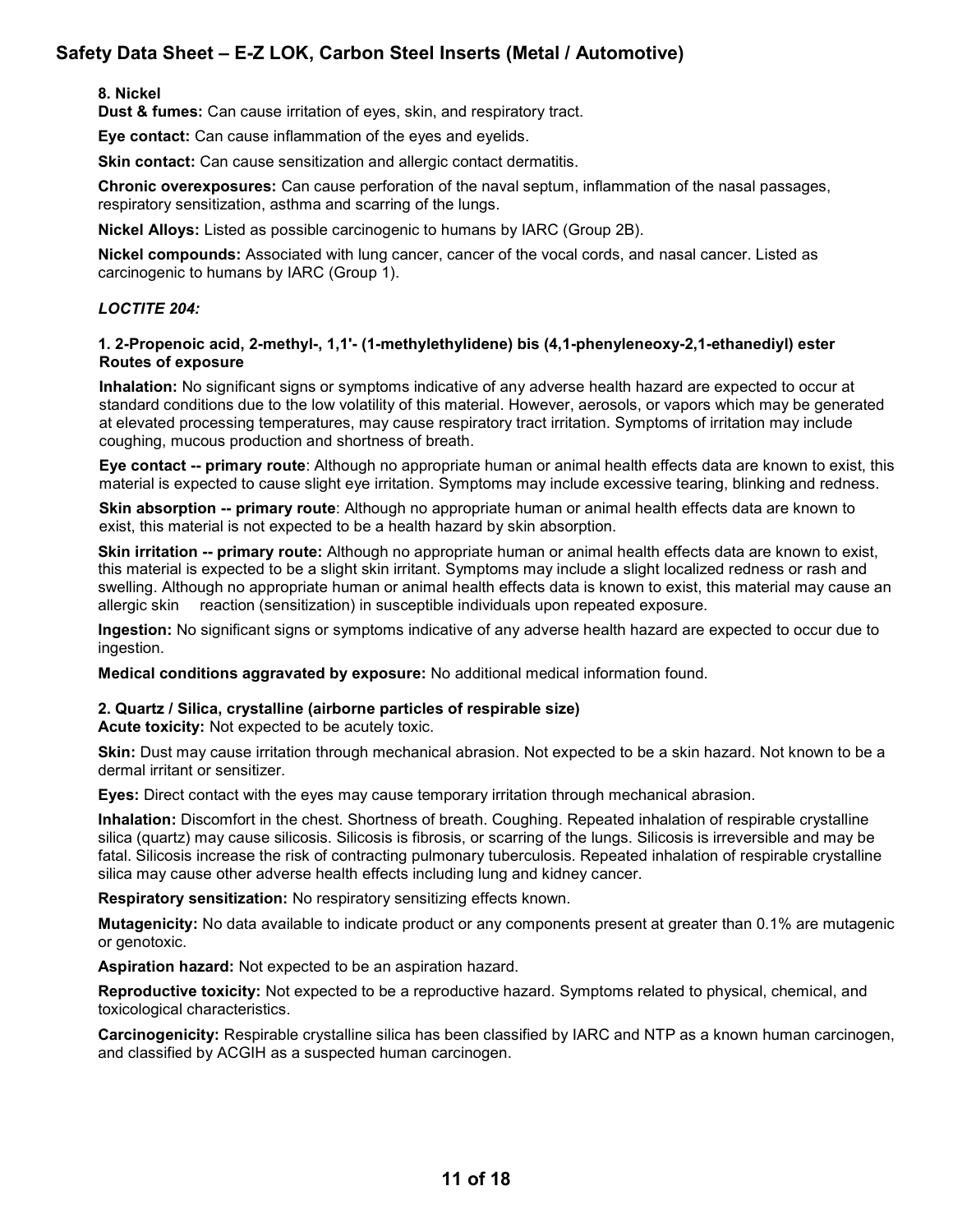#### 3. Acrylic polymer

Routes of Entry: Dermal contact. Eye contact. Inhalation. Ingestion.

Toxicity to Animals: Acute oral toxicity (LD50): 5000 mg/kg (Rat).

Chronic Effects on Humans: Not a sensitizer.

Other Toxic Effects on Humans: Hazardous in case of skin contact (irritant, permeator), of ingestion, of inhalation.

Special Remarks on Toxicity to Animals: Not available.

Special Remarks on Chronic Effects on Humans: Not available.

Special Remarks on other Toxic Effects on Humans: Not mutagenic.

#### 4. Ammonium benzoate

Routes of Entry: Dermal contact. Eye contact. Inhalation. Ingestion.

Toxicity to Animals: Acute oral toxicity (LD50): 825 mg/kg (Rat).

Chronic Effects on Humans: Not available.

Other Toxic Effects on Humans: Hazardous in case of skin contact (irritant, permeator), of ingestion, of inhalation.

Special Remarks on Toxicity to Animals: Not available.

Special Remarks on Chronic Effects on Humans: Not available.

Special Remarks on other Toxic Effects on Humans: Material is irritating to mucous membranes and upper respiratory tract.

#### DURA COAT 104:

#### 1. Phosphoric acid (<40%)

Inhalation: Inhalation is not an expected hazard unless misted or heated to high temperatures. Mist or vapor inhalation can cause irritation to the nose, throat, and upper respiratory tract. Severe exposures can lead to a chemical pneumonitis.

Ingestion: Corrosive. May cause sore throat, abdominal pain, nausea, and severe burns of the mouth, throat, and stomach. Severe exposures can lead to shock, circulatory collapse, and death.

Skin contact: Corrosive. May cause redness, pain, and severe skin burns.

Eye contact: Corrosive. May cause irritation and serious eye damage.

Chronic exposure: No information found.

Pre-existing conditions: Persons with pre-existing skin disorders or eye problems, or impaired respiratory function may be more susceptible to the effects of the substance.

#### 2. Nitric acid (<40%)

Chronic exposure: Contains material which may cause damage to the following organs; lungs, mucous membranes, upper respiratory tract, skin, eyes, and teeth. It may also affect behavior, may cause urinary system failure.

Inhalation: May be fatal if inhaled. Vapor is extremely hazardous. Vapor may cause nitrous gas poisoning. Effects may be delayed.

Skin contact: Severely irritates skin. Causes skin burns and may cause deep and penetrating ulcers of the skin with a characteristic yellow to brown discoloration. May be fatal if absorbed through skin.

Eye contact: Severely irritates eyes. Causes eye burns. May cause irreversible eye injury.

Ingestion: May be fatal if swallowed. Causes serious gastrointestinal tract irritation or burns with nausea, vomiting, severe abdominal pain, and possible "coffee grounds" appearance of the vomitus. May cause perforation of the digestive tract.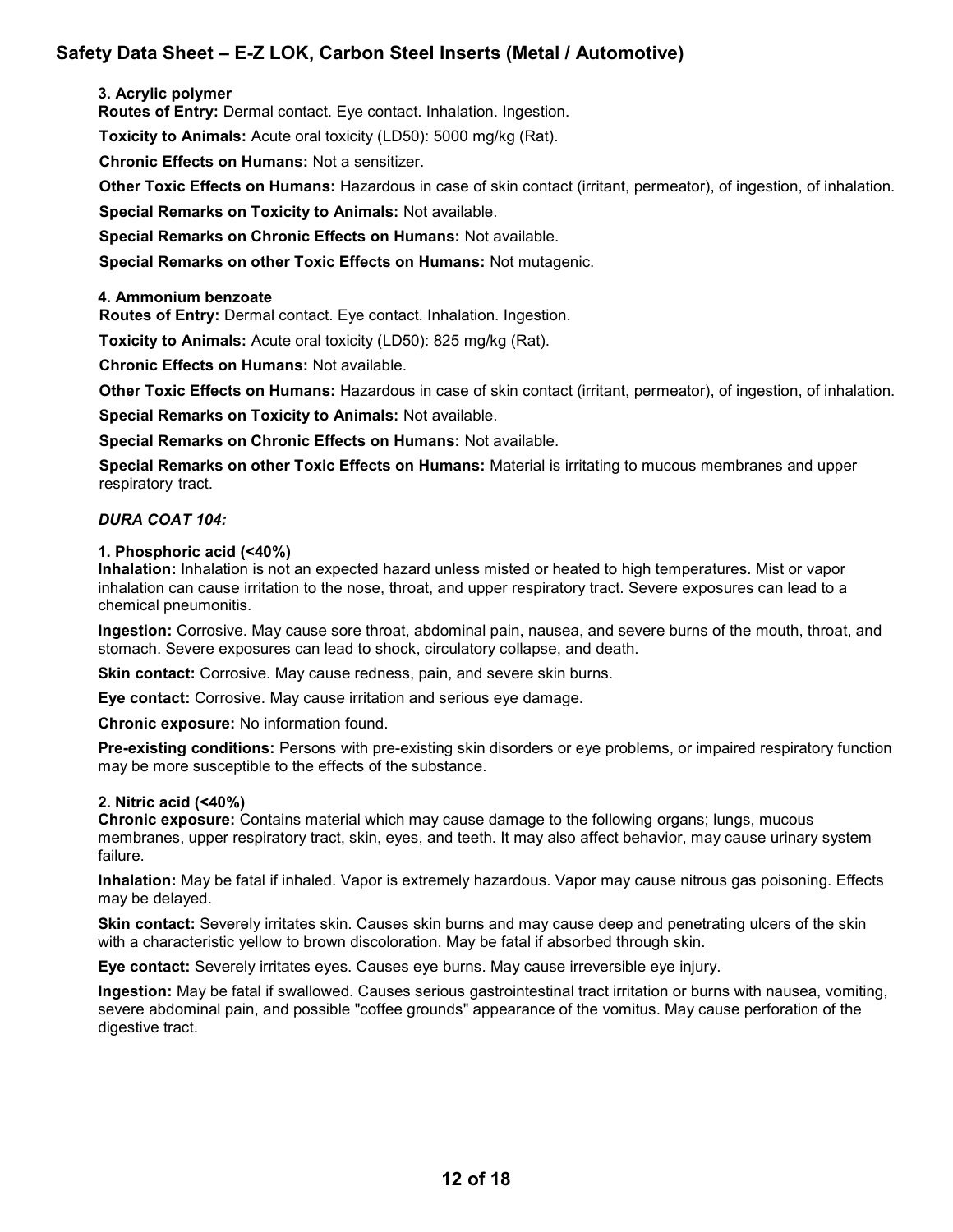#### 3. Nickel (II) Carbonate

Acute & chronic exposures: Rash, itching, swelling, trouble breathing, tingling of the hands and feet, dizziness, lightheadedness, chest pain, muscle pain or flushing

Inhalation: Irritating to the respiratory system.

Skin contact: Irritating to the skin.

Eye contact: Irritating to the eyes.

Reproductive toxicity: Category 1B. Suspect reproductive hazard which may injure unborn child.

Mutagenic effects: Category 2 which may cause heritable genetic damage.

#### Component Analysis – LD50

Carbon Steel (12L14):

| 1. Iron                              | (CAS: 7439-89-6)    | Oral LD50 Rat: | 948 mg/kg   |
|--------------------------------------|---------------------|----------------|-------------|
| 2. Manganese                         | (CAS: 7439-96-5)    | Oral LD50 Rat: | 9000 mg/kg  |
| 3. Sulfur                            | (CAS: 7704-34-9)    | Oral LD50 Rat: | 3000 mg/kg  |
| 4. Lead                              | (CAS: 7439-92-1)    | Oral LD50 Rat: | 1870 mg/kg  |
| 5. Carbon                            | (CAS: 7440-44-0)    | Oral LD50 Rat: | 10000 mg/kg |
| 6. Phosphorus                        | (CAS: 7723-14-0)    | Oral LD50 Rat: | 3.03 mg/kg  |
| 7. Chromium                          | (CAS: 7440-47-3)    | Oral LD50 Rat: | 19.8 mg/kg  |
| 8. Nickel                            | (CAS: 7440-02-0)    | Oral LD50 Rat: | 9000 mg/kg  |
| <b>LOCTITE 204:</b>                  |                     |                |             |
| 1. 2-Propenoic acid, 2-methyl-, 1,1' | (CAS: 24448-20-2)   | Oral LD50 Rat: | 1000 mg/kg  |
| 2. Quartz / Silica, crystalline      | (CAS: 14808-60-7)   | Oral LD50 Rat: | 3160 mg/kg  |
| 3. Acrylic polymer                   | $(CAS: 25212-88-8)$ | Oral LD50 Rat: | 5000 mg/kg  |
| 4. Ammonium benzoate                 | $(CAS: 1863-63-4)$  | Oral LD50 Rat: | $825$ mg/kg |
| <b>DURA COAT 104:</b>                |                     |                |             |
| 1. Phosphoric acid $($ <40%)         | $(CAS: 7664-38-2)$  | Oral LD50 Rat: | 1530 mg/kg  |
| 2. Nitric acid (<40%)                | (CAS: 7697-37-2)    | Oral LD50 Rat: | 2660 mg/kg  |
| 3. Nickel (II) Carbonate             | $(CAS: 3333-67-3)$  | Oral LD50 Rat: | 840 mg/kg   |
|                                      |                     |                |             |

#### Skin corrosion/irritation

Carbon Steel = May cause an allergic skin reaction. LOCTITE 204 = Irritant. DURA COAT 104 = May cause severe skin burns.

#### Serious eye damage/irritation

Carbon Steel = Direct contact with eyes may cause temporary eye irritation. LOCTITE 204 = Irritant. DURA COAT 104 - Corrosive to eye tissue. May cause permanent eye damage and blindness.

#### Respiratory or skin sensitization

Carbon Steel = Prolonged inhalation may be harmful. LOCTITE 204 = Prolonged inhalation may be harmful. DURA COAT 104 = May cause corrosive burns. Repeated or prolonged exposure may cause bronchial irritation.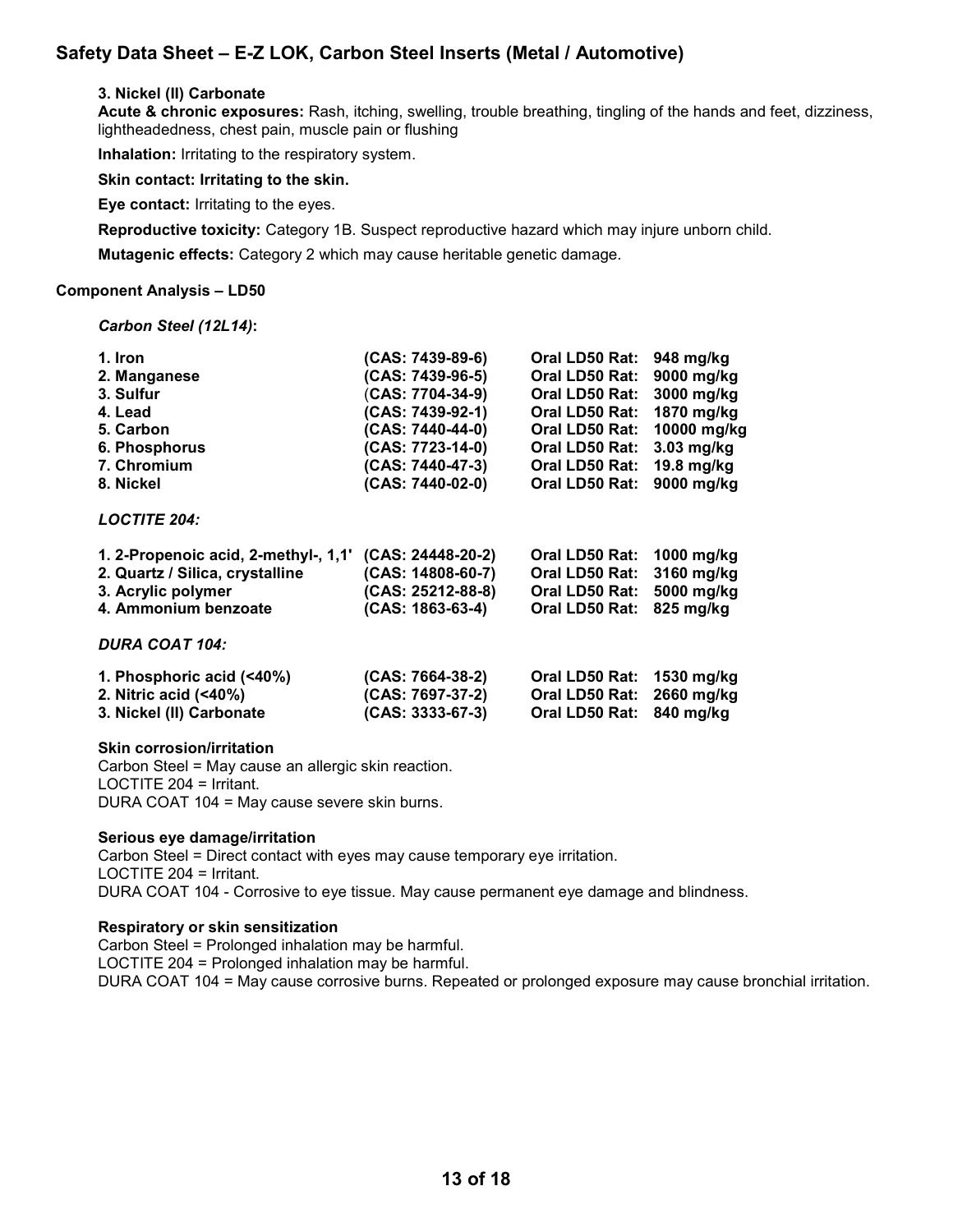#### Germ cell mutagenicity

Carbon Steel = No data available to indicate product or any components present at greater than 0.1% are mutagenic or genotoxic.

LOCTITE 204 = No data available to indicate product or any components present at greater than 0.1% are mutagenic or genotoxic.

DURA COAT 104 = To the best of our knowledge, the toxicological properties have not been thoroughly investigated.

#### **Carcinogenicity**

Carbon Steel = Suspected of causing Cancer (Chromium, Nickel, Lead). LOCTITE 204 = Known Carcinogen (Quartz). DURA COAT 104 - Known Carcinogen (Nickel Carbonate).

#### Reproductive toxicity

Carbon Steel = This product is not expected to cause reproductive or developmental effects. LOCTITE 204 = This product is not expected to cause reproductive or developmental effects. DURA COAT 104 = Not available.

#### Summary of evaluation of the CMR properties

Carbon Steel = Suspected of causing Cancer (Chromium, Nickel, Lead). LOCTITE 204 = Known Carcinogen (Quartz). DURA COAT 104 - Known Carcinogen (Nickel Carbonate).

#### STOT-single exposure

Carbon Steel = Not classified. LOCTITE 204 = Not Classified. DURA COAT 104 = May cause skin and respiratory tract sensitization.

#### STOT-repeated exposure

Carbon Steel = Not classified. Suspected of causing Cancer. LOCTITE 204 = Not classified. Known Carcinogen. DURA COAT 104 = May cause skin and respiratory tract sensitization. May cause Cancer.

#### Aspiration hazard

Carbon Steel = Not classified. LOCTITE 204 = Not classified. DURA COAT 104 = Not classified.

#### Chronic effects

Carbon Steel = Prolonged inhalation may be harmful. Prolonged exposure may cause chronic effects. LOCTITE 204 = Known Carcinogen (Quartz) Not classified. DURA COAT 104 = Not classified. Additional information

This product contains multiple individual compounds that are suspected / known to be Carcinogens.

This product has not been tested to determine the actual amount of each compound that is present on each product that would lead to a possibility or probability of Cancer causing exposures.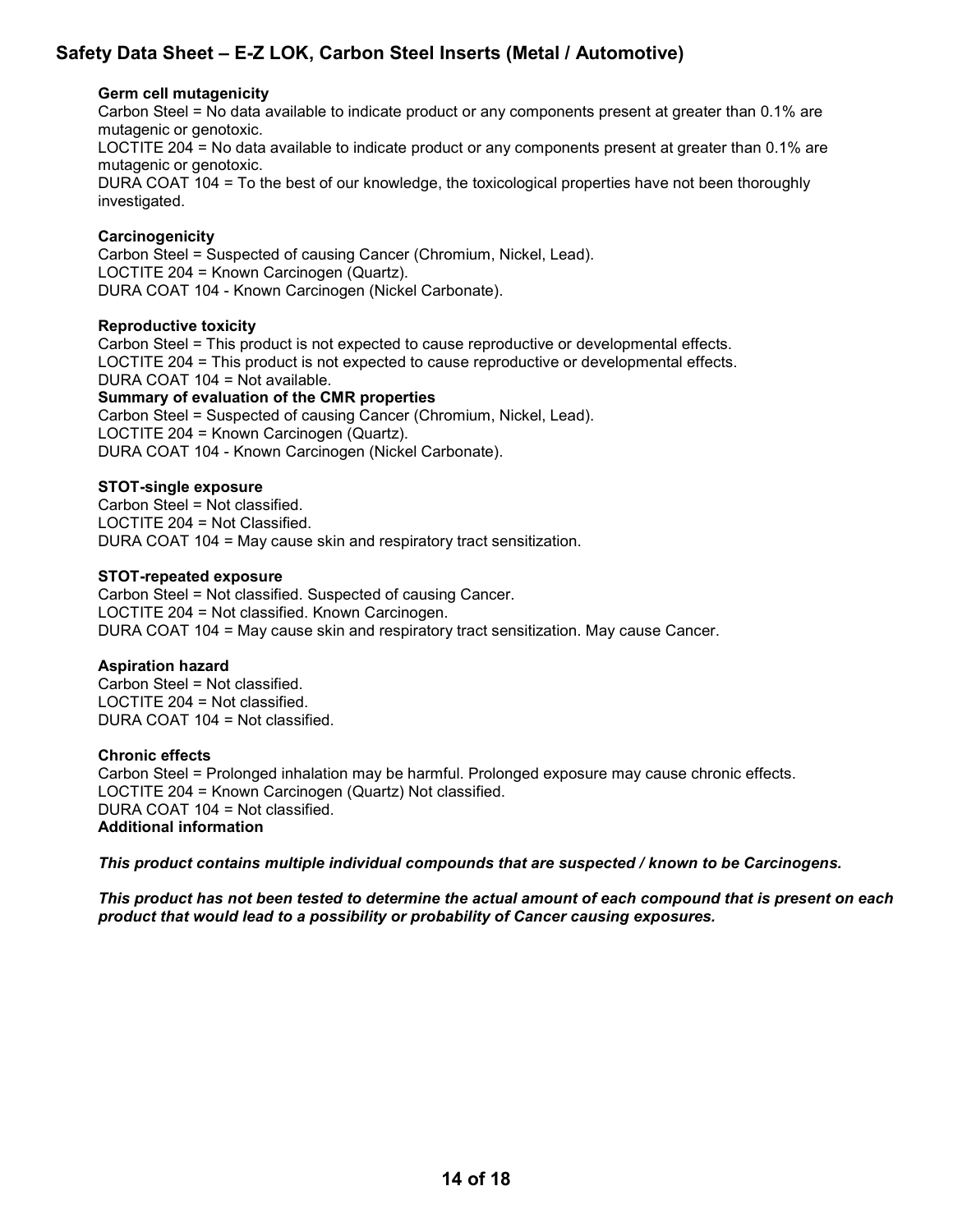# SECTION 12: Ecological information

#### **Toxicity**

Carbon Steel = The product is not classified as environmentally hazardous. However, this does not exclude the possibility that large or frequent spills / exposures can have a harmful or damaging effect on the environment. LOCTITE 204 = Not classified.

DURA COAT 104 = This product is harmful to aquatic life in very low concentrations. The product will be toxic to fish and marine organisms when exposed to streams, lakes, rivers or ponds.

#### Persistence and degradability

Carbon Steel = No data is available on the degradability of this product. LOCTITE 204 = Not classified. DURA COAT 104 = Nickel is one of the most mobile heavy metals in aquatic environments and can persist indefinitely in natural waters.

#### Bio accumulative potential

Carbon Steel = No data is available. LOCTITE 204 = Not classified. DURA COAT 104 = No data is available.

#### Mobility in soil

Carbon Steel = No data is available. LOCTITE 204 = Not classified. DURA COAT 104 = No data is available.

#### Results of PBT and vPvB assessment

Carbon Steel = No data is available. LOCTITE 204 = Not classified. DURA COAT 104 =No data is available.

#### Other adverse effects

Carbon Steel = No other adverse environmental effects are expected from this product. LOCTITE 204 = Not classified. DURA COAT 104 = No data is available.

# SECTION 13: Disposal considerations

#### Disposal of the product

Carbon Steel = Collect and reclaim or dispose in sealed containers at licensed waste disposal site. Dispose of contents / container in accordance with applicable regulations. LOCTITE 204 = Follow all local, state, and federal regulations for disposal.

DURA COAT 104 = Follow all local, state, and federal regulations for disposal.

#### Disposal of contaminated packaging

Carbon Steel = Empty containers should be taken to an approved waste handling site for recycling or disposal. since emptied containers may retain product residue, follow label warnings even after the container is emptied. LOCTITE 204 = Empty containers should be taken to an approved waste handling site for recycling or disposal. since emptied containers may retain product residue, follow label warnings even after the container is emptied. DURA COAT 104 = Empty containers should be taken to an approved waste handling site for recycling or disposal. since emptied containers may retain product residue, follow label warnings even after the container is emptied.

#### Waste treatment

Carbon Steel = Collect, reclaim, treat or dispose in sealed containers at licensed waste disposal / treatment site. LOCTITE 204 = Collect, reclaim, treat or dispose in sealed containers at licensed waste disposal / treatment site. DURA COAT 104 - Collect, reclaim, treat or dispose in sealed containers at licensed waste disposal / treatment site.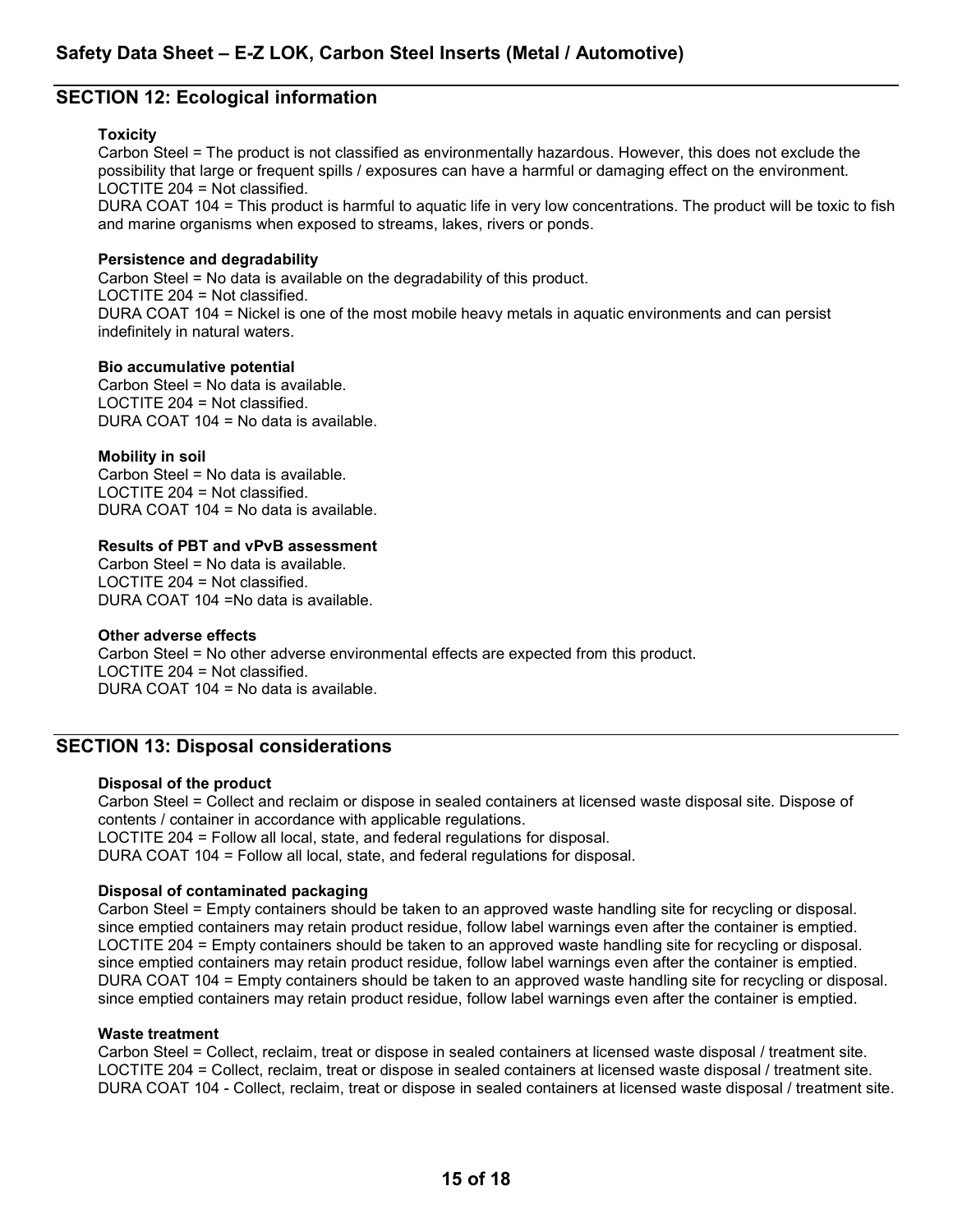#### Sewage disposal

Carbon Steel = Not for sewage disposal. Dispose in accordance with all applicable regulations. LOCTITE 204 = Not for sewage disposal. Dispose in accordance with all applicable regulations. DURA COAT 104 = Not for sewage disposal. Dispose in accordance with all applicable regulations.

#### Other disposal recommendations Carbon Steel = None LOCTITE 204 = None

DURA COAT 104 = None

# SECTION 14: Transport information

| DOT (US)          |                                                                           |
|-------------------|---------------------------------------------------------------------------|
| Carbon Steel $=$  | Not regulated as dangerous goods.                                         |
| LOCTITE $204 =$   | Not regulated as dangerous goods.                                         |
| DURA COAT $104 =$ | UN Number: 1760                                                           |
|                   | Class: Corrosive liquids, N.O.S (contains phosphoric acid)                |
|                   | Packing Group: III                                                        |
|                   | Proper Shipping Name: Corrosive liquids, N.O.S (contains phosphoric acid) |
|                   | Reportable quantity (RQ): Not available                                   |
|                   | Marine pollutant: No                                                      |
|                   | Poison inhalation hazard: Not available                                   |
|                   |                                                                           |

| <b>IMDG / IATA</b> |  |
|--------------------|--|
|--------------------|--|

| Not regulated as dangerous goods. |
|-----------------------------------|
| Not regulated as dangerous goods. |
| Not available.                    |
|                                   |

### SECTION 15: Regulatory information

#### 15.1 Safety, health and environmental regulations specific for the product in question

# Massachusetts Right To Know Components

Chemical name: Manganese CAS number: 7439-96-5

#### New Jersey Right To Know Components Common name: Manganese CAS number: 7439-96-5

Pennsylvania Right To Know Components

Chemical name: Manganese CAS number: 7439-96-5

#### Massachusetts Right To Know Components Chemical name: Chromium

CAS number: 7440-47-3

### New Jersey Right To Know Components

Common name: Chromium CAS number: 7440-47-3

# Pennsylvania Right To Know Components

Chemical name: Chromium CAS number: 7440-47-3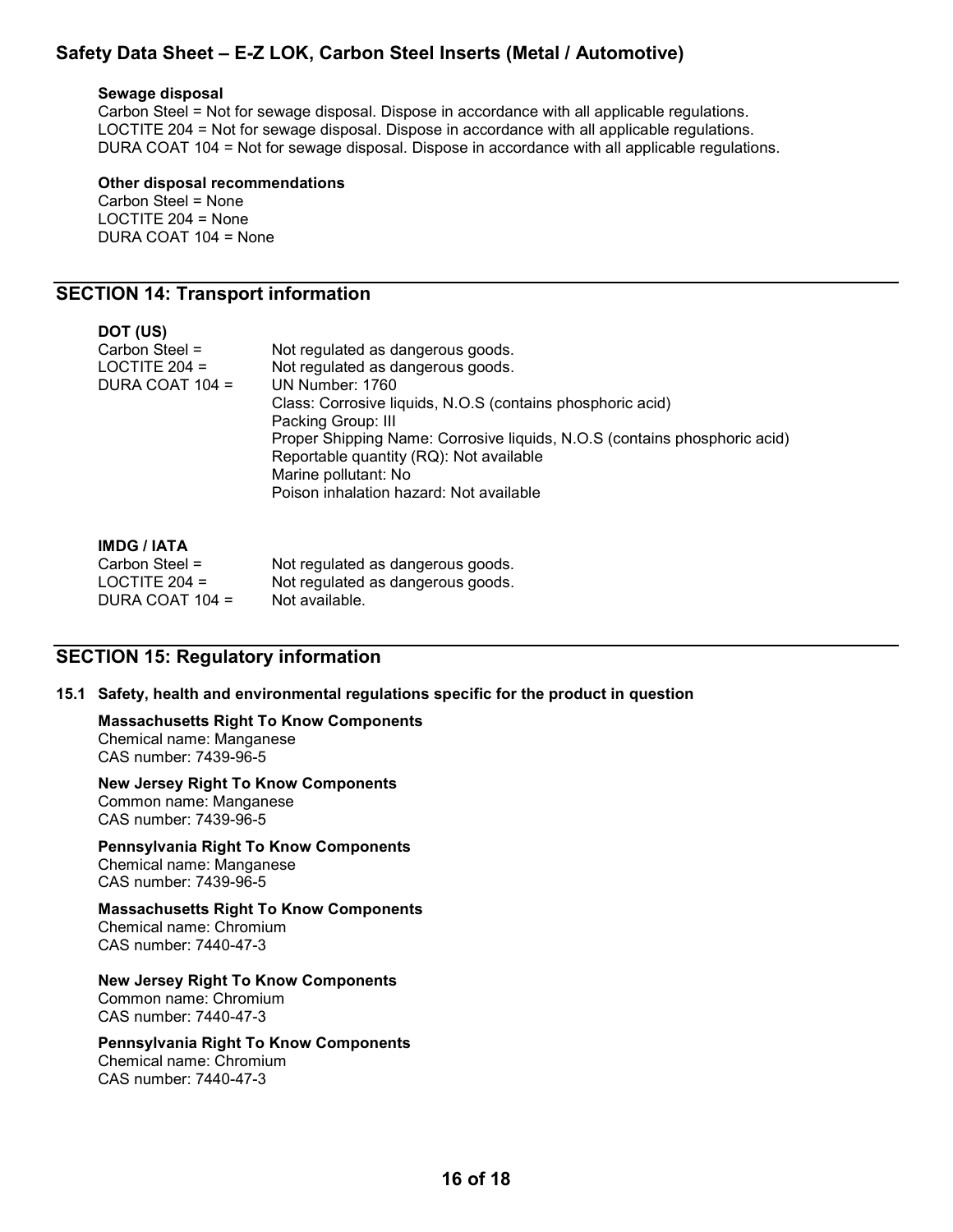New Jersey Right To Know Components Common name: Silica, Quartz CAS number: 14808-60-7

 Pennsylvania Right To Know Components Chemical name: Quartz CAS number: 14808-60-7

 Massachusetts Right To Know Components Chemical name: Ammonium Benzoate CAS number: 1863-63-4

 New Jersey Right To Know Components Common name: Ammonium Benzoate CAS number: 1863-63-4

 Pennsylvania Right To Know Components Chemical name: Benzoic Acid, ammonium salt CAS number: 1863-63-4

 Massachusetts Right To Know Components Chemical name: Phosphoric acid CAS number: 7664-38-2

 New Jersey Right To Know Components Common name: Phosphoric Acid CAS number: 7664-38-2

 Massachusetts Right To Know Components Chemical name: Nitric Acid CAS number: 7697-37-2

 New Jersey Right To Know Components Common name: Nitric Acid CAS number: 7697-37-2

 Pennsylvania Right To Know Components Chemical name: Nitric Acid CAS number: 7697-37-2

 New Jersey Right To Know Components Common name: Nickel Carbonate CAS number: 3333-67-3

 Pennsylvania Right To Know Components Chemical name: Carbonic Acid, nickel (2+) salt (1:1) CAS number: 3333-67-3

 California Prop. 65 components Chemical name: Nickel (II) Carbonate CAS number: 3333-67-3 10/01/1989 – Cancer

 California Prop. 65 components Chemical name: Silica, Crystalline (airborne particles of respirable size) CAS number: 14808-60-7 10/01/1988 - Cancer

California Prop. 65 components Chemical name: Lead CAS number: 7439-92-1 Possible Carcinogen / Group 2B (IARC)